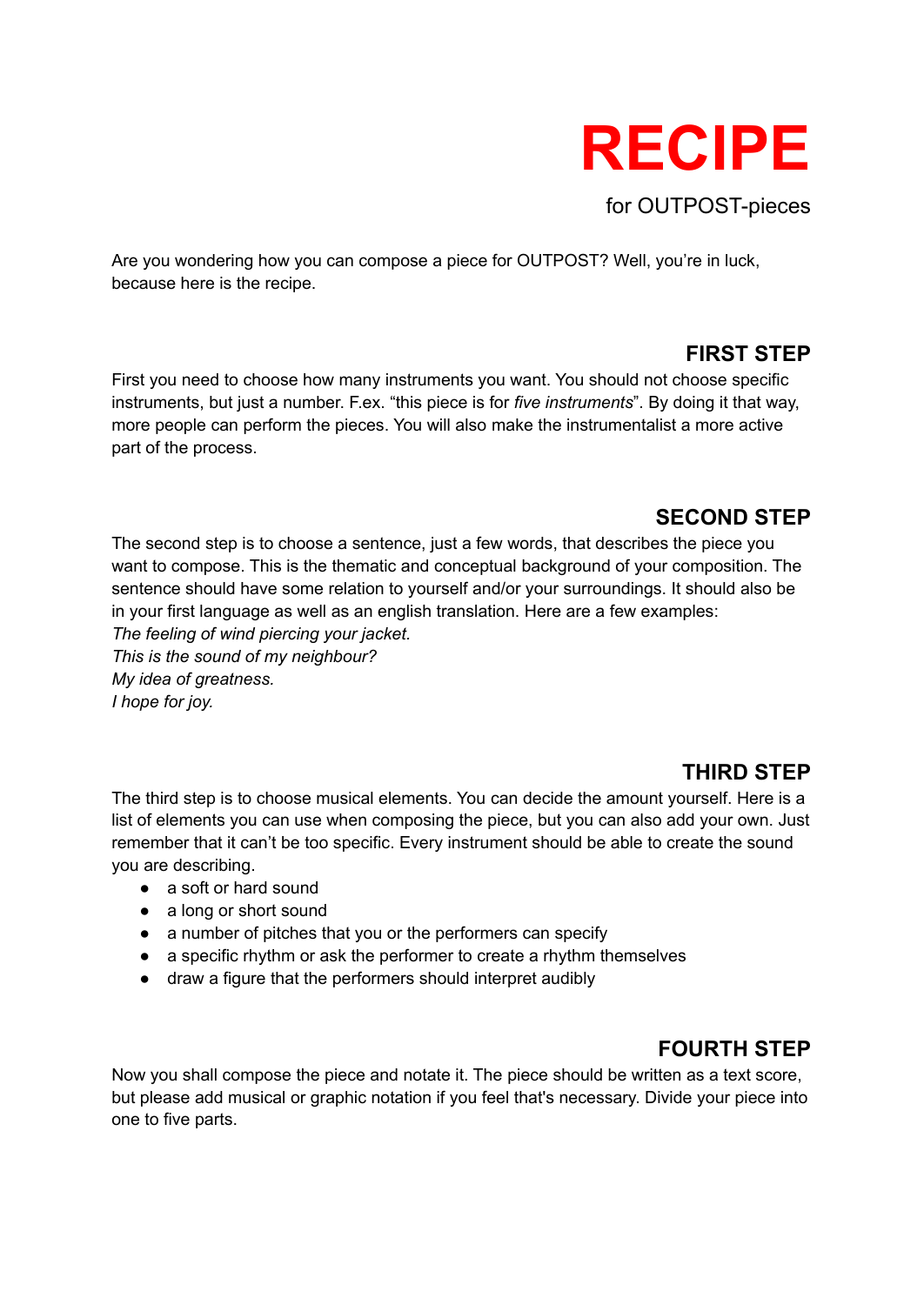You have to decide the length of the parts. You can either write down exactly the length, f. ex. 00:00-00:40 (forty seconds), and then the performers can use the stopwatch on their phones when performing. Another way is to say an approximately timing, f.ex. approx. one minute or play this for a short while. A third way is to write things like *play until you are bored* or *until a person in the audience yawns*.

The performers should be notated by numbers, f.ex. performer 1, performer 2 etc. They can either be playing their own material or you can let some performers play the same material.

When you have decided how many parts and how long they should be, you should put in the musical elements. Always remember that you can go back and forth between these steps until you are satisfied with your composition.

You will find two pieces attached that are written by Birgit Djupedal and Ásbjörg Jónsdóttir that you can use as inspiration.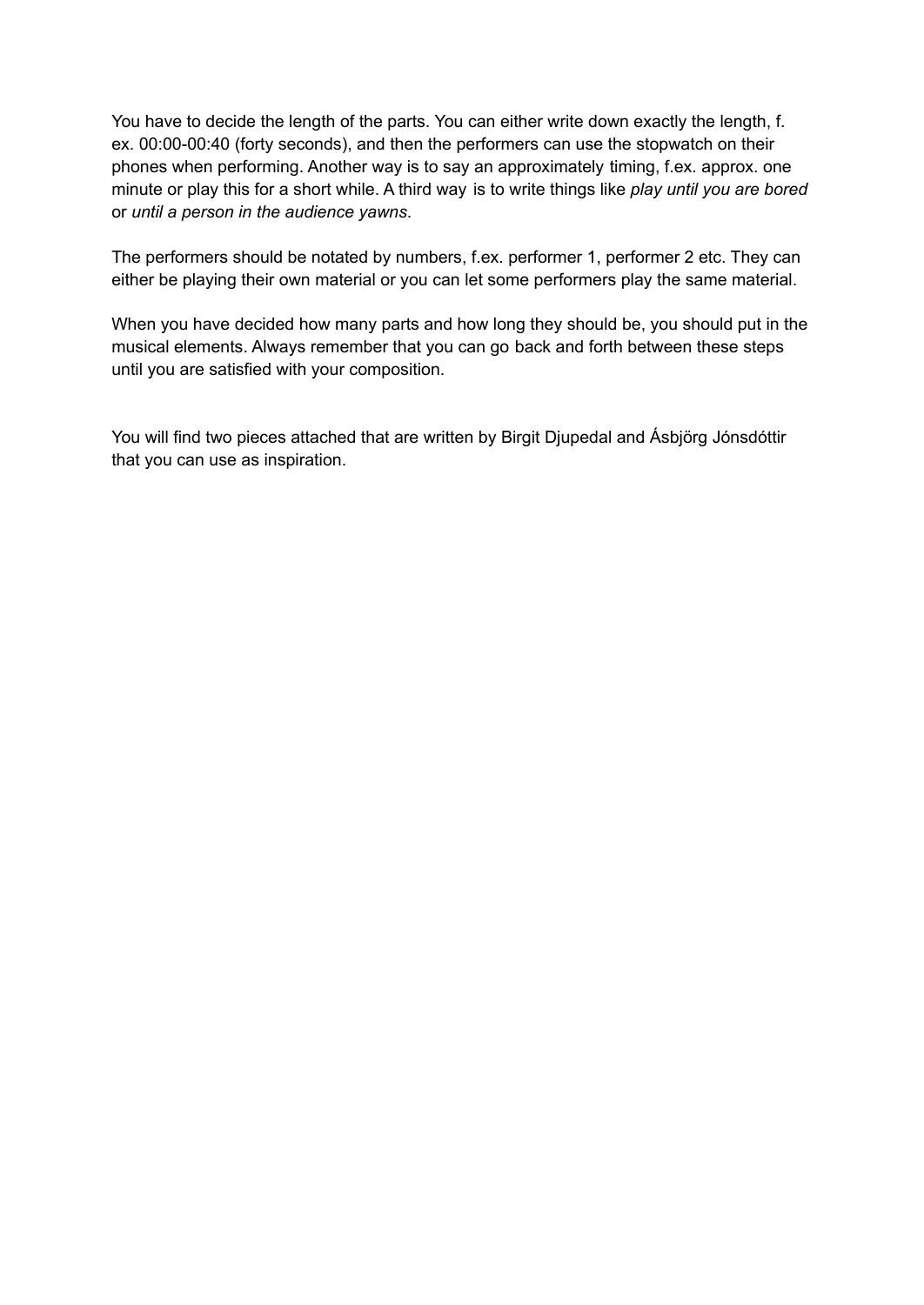## **THAT WAS A TERRIBLE VIDEO CHAT**

**Birgit Djupedal**

#### **PREPARATIONS - Piece for 6-12 voices**

The performers should be divided into two lines on stage and face each other. No one should look into eachothers eyes for the whole performance, but move your glance above or below the faces of the other performers.

#### **PART ONE - approx. 30 seconds**

Breath in as if you were about to start talking. If someone of the other performers notice this, interrupt by also breathing in as if you were about to talk. No one should actually start talking, just breath in and stop, and breath out. Do this individually and freely within the group.

#### **PART TWO - approx. 30 seconds**

Repeat the same steps as above, but now you can say one word before you stop. It should be in your mother tongue, and it should be a word you would typically start a sentence with. Use the same word again and again.

#### **PART THREE - approx. 1 minute**

One of the performers takes on the role as the "moderator" (or conductor) and walks out of the line to stand somewhere where everyone can see what they are doing. The moderator gives a sign to the performer of their choosing to start making sounds. The sign to *start* is to point a finger, and to *stop* is a flat hand facing down. The performers that are given the signs choose if they want to sing a long note (if you run out of breath, breath in and start again) or repeat a single word (free rhythm). The word should be the same as the one you used in part two. There should only be three performers making sounds at the same time.

#### **PART FOUR - approx. 20 second**

The moderator will now give everyone a sign to start, and not stop anyone. This should happen gradually over the course of 20 seconds until everybody has joined in.

#### **PART FIVE**

The moderator mimes that they are closing their laptop, kind of ending the videochat, so that when the moderators' palms meet, the performers stop making sounds and bow their heads immediately.

Hold the pose and wait for applause.